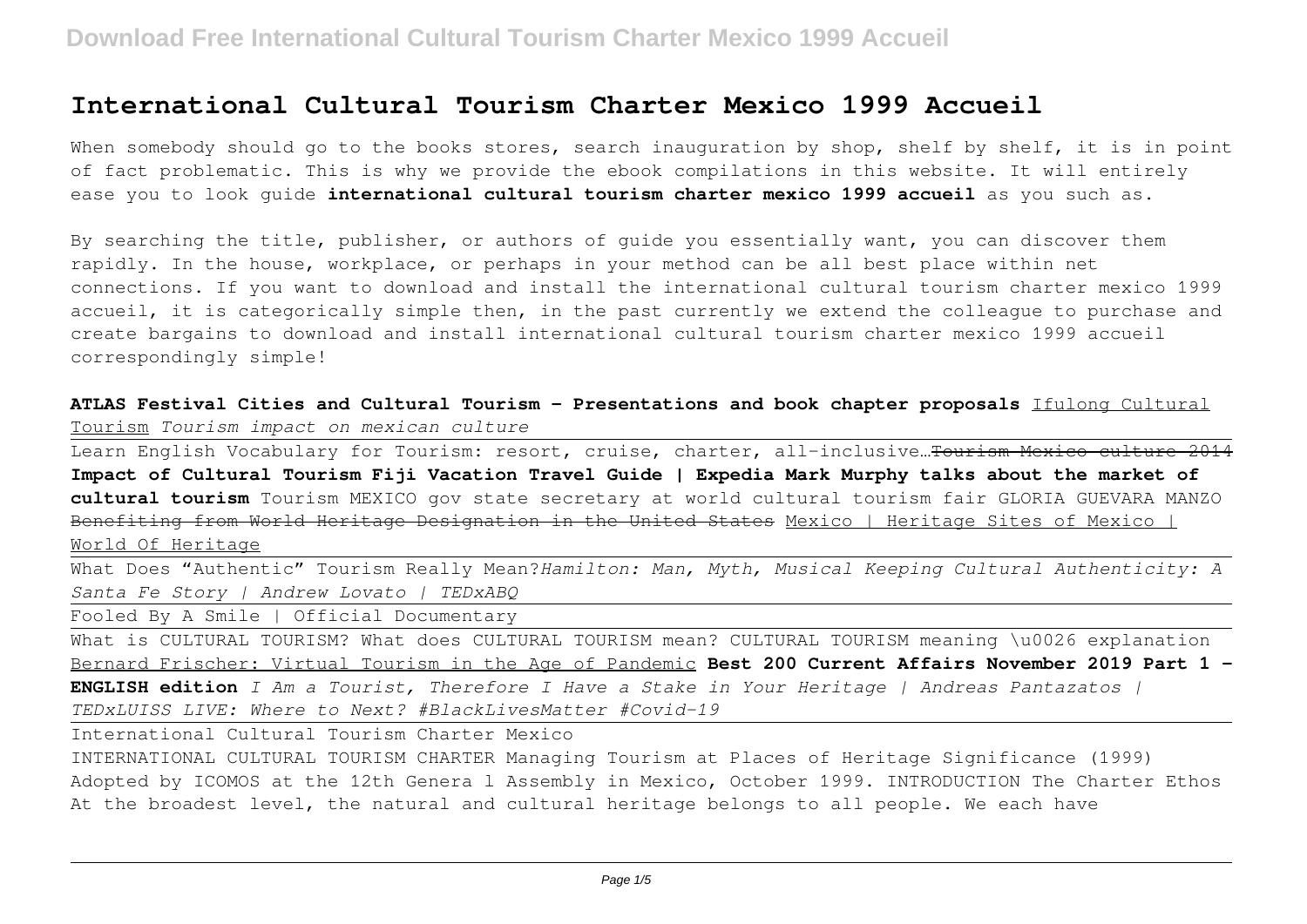## **Download Free International Cultural Tourism Charter Mexico 1999 Accueil**

Engl. Cultural Tourism Charter - International Council on ...

INTERNATIONAL CULTURAL TOURISM CHARTER ( Managing Tourism at Places of Heritage Significance , 1999) Adopted by ICOMOS at the 12th General Assembly in Mexico, October 1999. INTRODUCTION. The Charter Ethos . At the broadest level, the natural and cultural heritage belongs to all people.

International Cultural Tourism Charter - International ...

The ICOMOS International Cultural Tourism Charter was approved by the ICOMOS General Assembly in Mexico in October 1999. The Charter was prepared by the ICOMOS International Scientific Committee on Cultural Tourism. It replaces the 1976 ICOMOS Cultural Tourism Charter. ICOMOS is the international representative body for those who

International Cultural Tourism Charter INTERNATIONAL CULTURAL TOURISM CHARTER Managing Tourism at Places of Heritage Significance (1999) Adopted by ICOMOS at the 12th Genera l Assembly in Mexico, October 1999. INTRODUCTION The Charter Ethos At the broadest level, the natural and cultural heritage belongs to all people.

International Cultural Tourism Charter Mexico 1999 Accueil International Cultural Tourism Charter Mexico INTERNATIONAL CULTURAL TOURISM CHARTER Managing Tourism at Places of Heritage Significance (1999) Adopted by ICOMOS at the 12th Genera l Assembly in Mexico, October 1999. INTRODUCTION The Charter Ethos At the broadest level, the natural and cultural heritage belongs to all people. We each have Engl ...

International Cultural Tourism Charter Mexico 1999 Accueil In the context, International Cultural Tourism Charter was adopted by the International Council on Monuments and Sites (ICOMOS) at its 12th General Assembly (Mexico, October 1999), which replaced the 1976 Cultural Tourism Charter. Objectives of the Charter. The Objectives of the International Cultural Tourism Charter are : 1.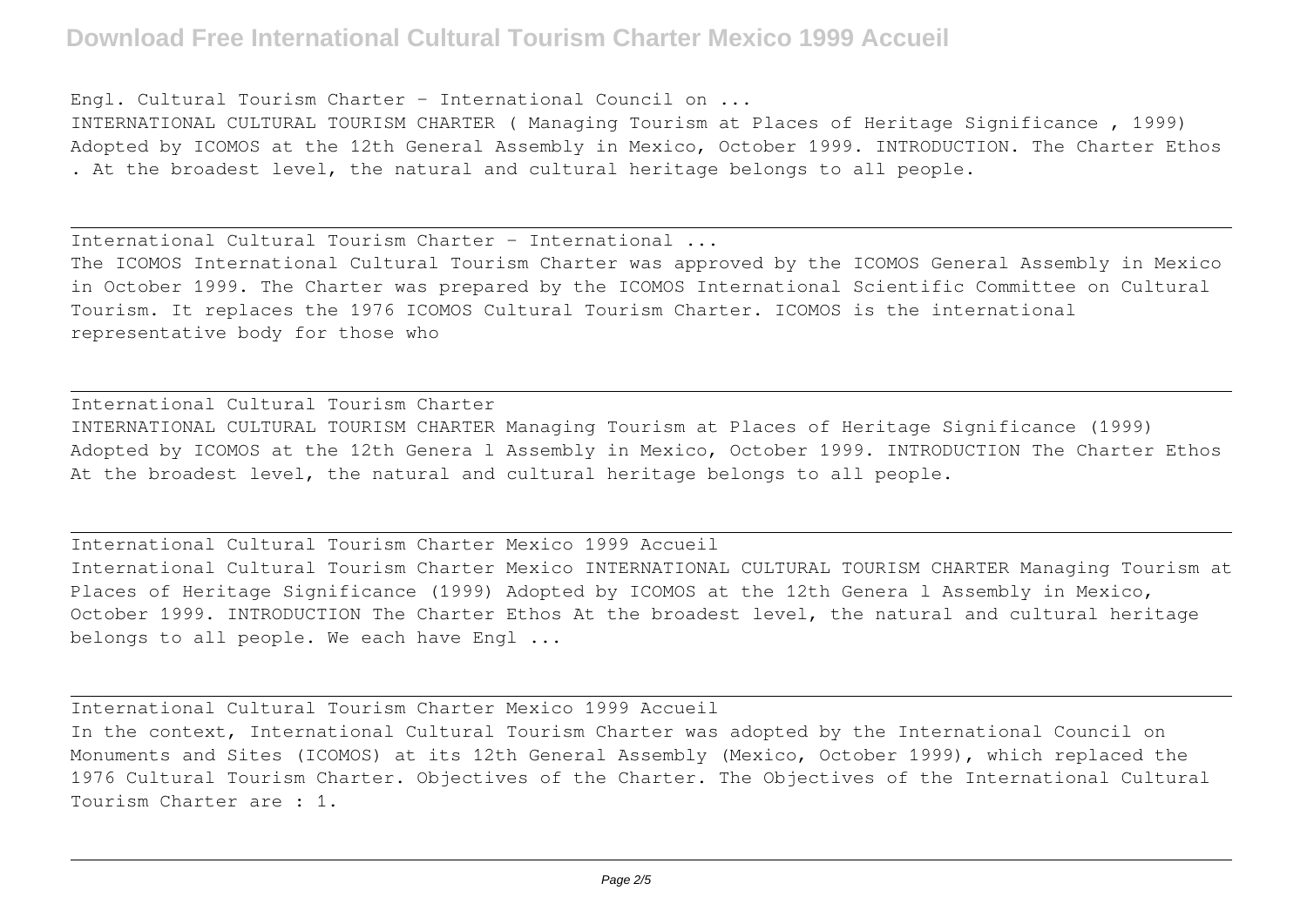## **Download Free International Cultural Tourism Charter Mexico 1999 Accueil**

World Heritage Institute of Training and Research-Asia and ...

International Cultural Tourism Charter: Managing Tourism at Places of Heritage Significance (1999) ICOMOS The objectives of this charter are to promote and manage tourism in ways that respect and enhance the heritage and living cultures of the host communities, and to encourage a dialogue between conservation interests and the tourism industry.

Abstract: International Cultural Tourism Charter: Managing ...

ICOMOS International Cultural Tourism Charter 1999 remains a key standard setting document ( www.icomos.org). ICTC is currently undertaking a review to reflect on the significant changes in the cultural tourism environment in the 21st century: including 'mass cultual tourism', the democratisation of heritage values and acknowledgement of tourists as vital stakeholders – alongside local communities – in heritage protection at cultural heritage tourism destinations.

 $Home$   $Tcmos$ 

It argues that the ICOMOS International Cultural Tourism Charter provides ICOMOS with an important basis for responding to the challenges of sustaining and expanding preservation or conservation in a globalised world.

The ICOMOS International Cultural Tourism Charter: Linking ...

In addition, we undertook an appraisal of current international doctrines in order to assess requirements for guidance in the 21st century including ICOMOS International Cultural Tourism Charter, ICOMOS Valetta Principles, and UNESCO Recommendation on Historic Urban Landscapes. The UNESCO World Heritage City of Florence was our case study.

Activities - Icomos

Charter of Cultural Tourism ICOMOS aims to encourage the safeguard and to ensure the conservation and promotion of monuments and sites - that privileged part of the human heritage.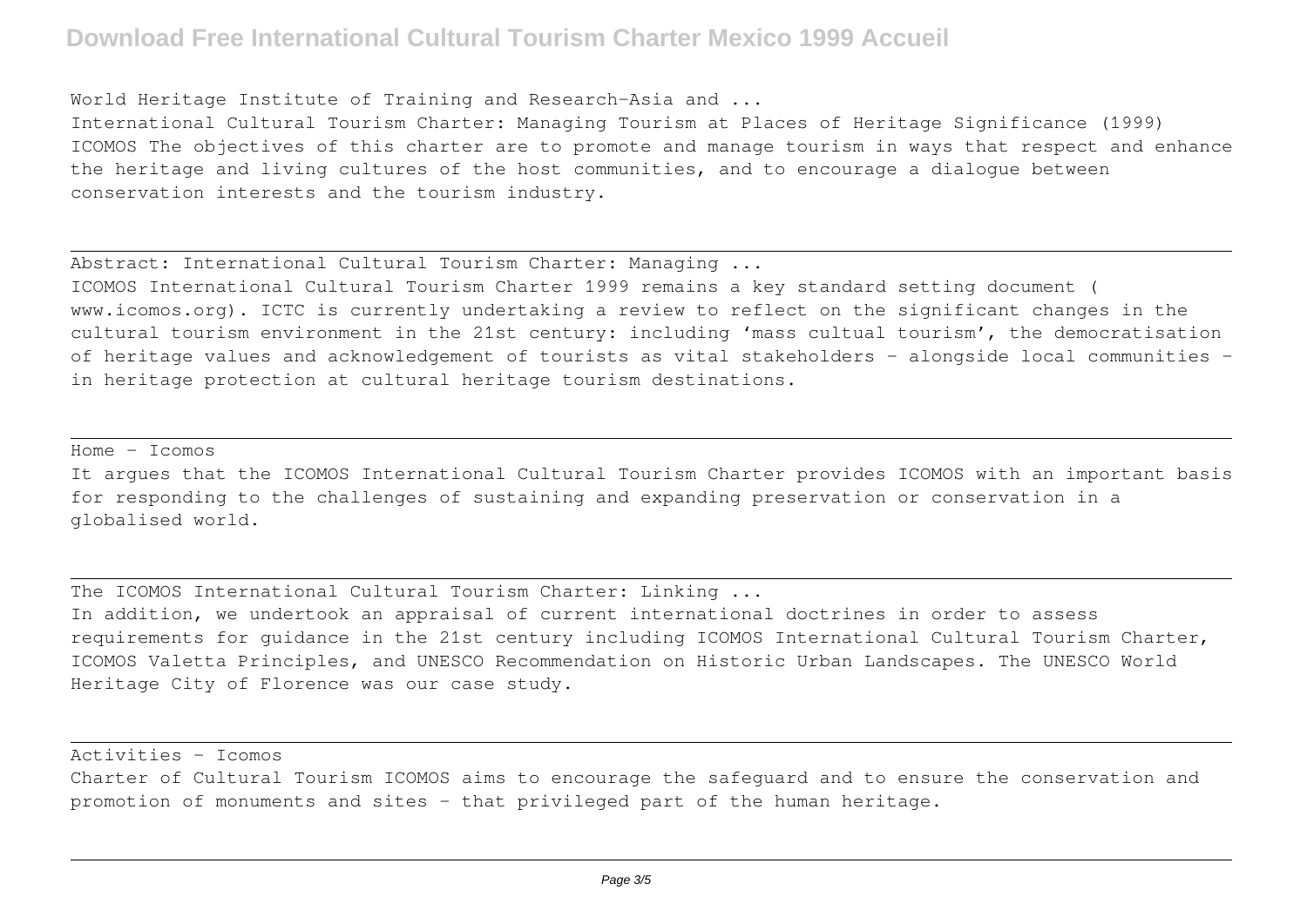Charter of Cultural Tourism - Univeur

ICOMOS has been a leader in this field over many years producing the first ICOMOS International Cultural Tourism Charter in 1976 and the second - endorsed by the General Assembly in Mexico - in 1999.

2017 ICOMOS Annual Report by ICOMOS International Council ...

Cultural Tourism (ICTC) ICTC promotes the development of best practice management for tourism on heritage sites and historic places. The 8 th draft of the International Cultural Tourism Charter was adopted in Mexico in 1999. http://www.icomos-ictc.org/ Earthen Architectural Heritage (ISCEAH)

International Scientific Committees (ISCs) – ICOMOS-UK Sustainable Cultural Tourism Development for Cultural Routes ICOMOS International Cultural Tourism Charters Sue Millar –President Emeritus ICOMOS International Scientific Committee on Cultural Tourism Director –SMA Consultancy - suemillar212@gmail.com

Sustainable Cultural Tourism Development for Cultural ...

In recognizing that interpretation and presentation are part of the overall process of cultural heritage conservation and management, this Charter seeks to establish seven cardinal principles, upon which Interpretation and Presentation—in whatever form or medium is deemed appropriate in specific circumstances—should be based.

04-10-08 ICOMOS Interpretation Charter ENG

Fears over new coronavirus have fueled anti-Chinese racism and xenophobia. People are hard-wired to be cautious and watch the herd, forgetting no one is bystander at all. As another looming worry, the world is never ready for the imminent psychological typhoon eye effect in the COVID-19 pandemic when the buzz bites back. Switzerland: WHO denounces "stigma"…

Dr. Zhiwen Hu – Professor of Zhejiang Gongshang University The paper focuses on the effect of business model and governance changes on conservation and access